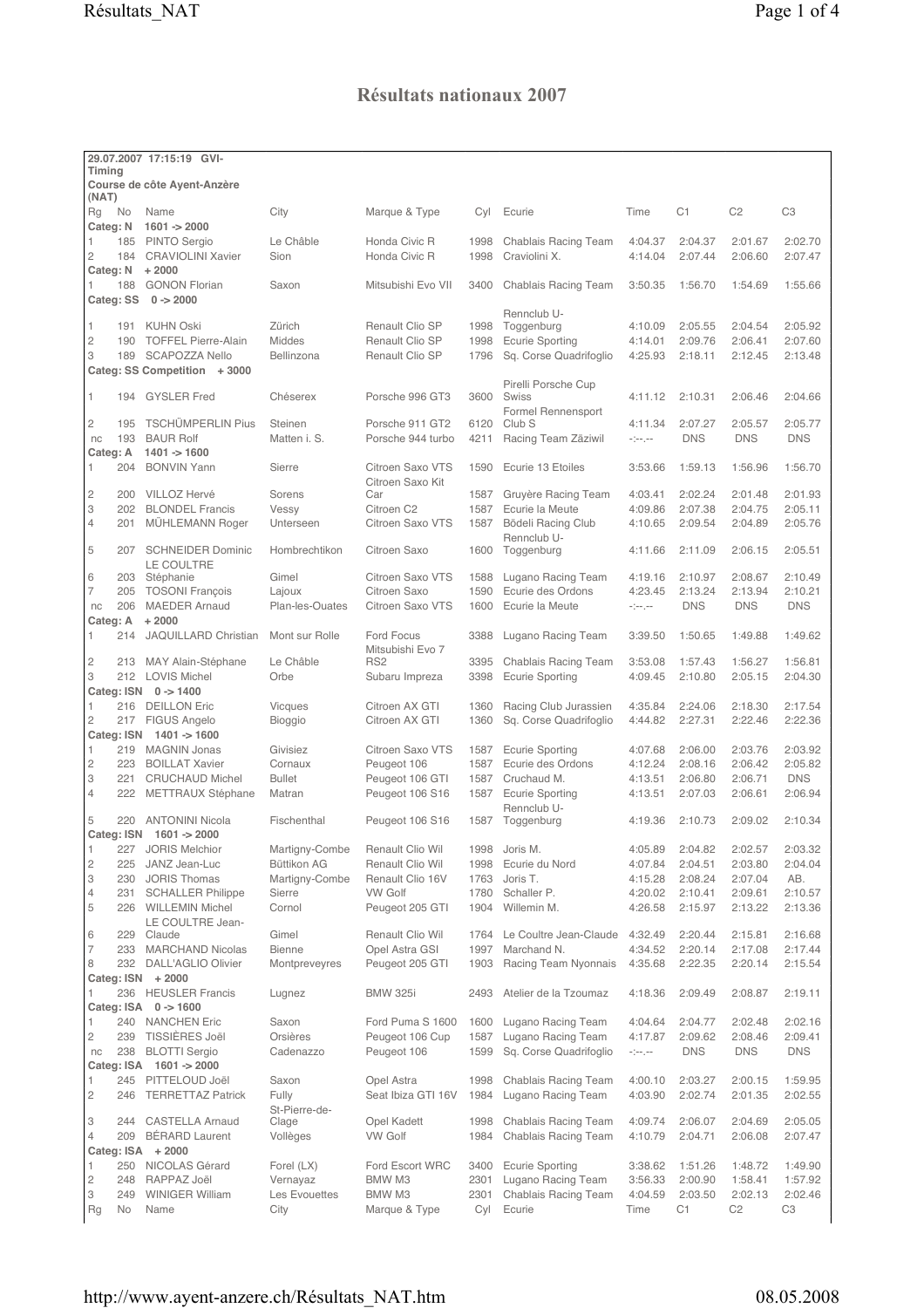|                     |                 | Categ: Renault Clio Classic 0 -> 2000    |                       |                                      |              |                                          |                                                                                                                                                                                    |                    |                    |                    |
|---------------------|-----------------|------------------------------------------|-----------------------|--------------------------------------|--------------|------------------------------------------|------------------------------------------------------------------------------------------------------------------------------------------------------------------------------------|--------------------|--------------------|--------------------|
| 1                   |                 | 868 STADLER Christof                     | Reinach               | Renault Clio RS                      | 1998         | <b>Stadler Motorsport</b>                | 3:50.27                                                                                                                                                                            | 1:55.19            | 1:55.08            | 1:55.25            |
| $\overline{c}$      | 858             | <b>KREBS Philipp</b>                     | Uetendorf             | Renault Clio RS                      | 1998         | Equipe Bernoise                          | 3:50.51                                                                                                                                                                            | 1:54.98            | 1:55.53            | 1:56.08            |
| 3<br>$\overline{4}$ | 871<br>853      | <b>WOLF Marcel</b><br><b>BRON Pascal</b> | Hünibach<br>Develier  | Renault Clio RS<br>Renault Clio RS   | 1998<br>1998 | Equipe Bernoise<br>Racing Club Jurassien | 3:51.97<br>3:52.11                                                                                                                                                                 | 1:56.57<br>1:57.38 | 1:55.40<br>1:55.91 | 1:56.59<br>1:56.20 |
| 5                   | 864             | <b>SCHAFFNER Thomas</b>                  | Schaffhausen          | Renault Clio RS                      | 1998         | Equipe Bernoise                          | 3:52.62                                                                                                                                                                            | 1:57.40            | 1:56.10            | 1:56.52            |
|                     |                 |                                          |                       |                                      |              | Formel Rennensport                       |                                                                                                                                                                                    |                    |                    |                    |
| 6                   | 859             | LAUBSCHER René                           | Meinisberg            | <b>Renault Clio RS</b>               | 1998         | Club <sub>S</sub>                        | 3:52.76                                                                                                                                                                            | 1:56.48            | 1:56.28            | 1:56.84            |
| 7                   | 862             | <b>MÜLLER Markus</b>                     | Frutigen              | Renault Clio RS                      | 1998         | Equipe Bernoise                          | 3:52.78                                                                                                                                                                            | 1:59.00            | 1:56.25            | 1:56.53            |
|                     |                 |                                          |                       |                                      |              | Rennclub U-                              |                                                                                                                                                                                    |                    |                    |                    |
| 8<br>$\mathcal G$   | 867             | <b>SPIESS Erwin</b>                      | Heiden                | Renault Clio RS<br>Renault Clio RS   | 1998         | Toggenburg                               | 3:55.12                                                                                                                                                                            | 1:59.14            | 1:57.39            | 1:57.73            |
| 10                  | 870             | 852 ANDREY Thomas<br><b>WOLF Beat</b>    | Neyruz<br>Thun        | Renault Clio RS                      | 1998<br>1998 | Equipe Bernoise<br>Equipe Bernoise       | 3:55.24<br>3:58.15                                                                                                                                                                 | 1:59.56<br>2:00.81 | 1:57.60<br>1:59.21 | 1:57.64<br>1:58.94 |
| 11                  |                 | 854 BUCHSER Marc                         | Reitnau               | Renault Clio RS                      | 1998         | Equipe Bernoise                          | 3:58.51                                                                                                                                                                            | 2:00.94            | 1:59.11            | 1:59.40            |
|                     |                 | LEUENBERGER                              |                       |                                      |              |                                          |                                                                                                                                                                                    |                    |                    |                    |
| 12                  |                 | 860 Frédéric                             | <b>Buus</b>           | Renault Clio RS                      | 1998         | <b>Ecurie Basilisk</b>                   | 3:58.55                                                                                                                                                                            | 1:59.35            | 2:00.41            | 1:59.20            |
| 13                  | 861             | <b>MARTIN Alain</b>                      | Attelwil              | Renault Clio RS                      | 1998         | Equipe Bernoise                          | 3:59.26                                                                                                                                                                            | 2:01.35            | 1:59.65            | 1:59.61            |
| 14                  | 869             | <b>TRUMPFHELLER Uwe</b>                  | Jona                  | Renault Clio RS                      | 1998         | Equipe Bernoise                          | 4:00.30                                                                                                                                                                            | 2:00.75            | 1:59.55            | 2:01.09            |
| 15                  |                 | <b>ALBANESE Franco-</b><br>874 Ivan      | Winterthur            | Renault Clio RS                      | 1998         | Equipe Bernoise                          | 4:06.30                                                                                                                                                                            | 2:07.52            | 2:04.35            | 2:01.95            |
| 16                  | 855             | <b>GILOMEN René</b>                      | Hindelback            | Renault Clio RS                      | 1998         | Equipe Bernoise                          | 4:06.59                                                                                                                                                                            | 2:06.62            | 2:03.77            | 2:02.82            |
| 17                  |                 | 857 KAMM Petra                           | Thalwil               | Renault Clio RS                      | 1998         | Wüst Motorsport                          | 4:12.31                                                                                                                                                                            | 2:08.70            | 2:05.80            | 2:06.51            |
|                     |                 | Categ: Renault LO New Clio Cup           | $0 - 2000$            |                                      |              |                                          |                                                                                                                                                                                    |                    |                    |                    |
|                     |                 |                                          |                       | <b>Renault New Clio</b>              |              |                                          |                                                                                                                                                                                    |                    |                    |                    |
| 1                   | 801             | <b>RYF Lukas</b>                         | Sissach               | <b>RS</b>                            | 1998         | <b>Ecurie Basilisk</b>                   | 3:51.21                                                                                                                                                                            | 1:55.69            | 1:55.64            | 1:55.57            |
|                     |                 |                                          |                       | <b>Renault New Clio</b>              |              |                                          |                                                                                                                                                                                    |                    |                    |                    |
| $\overline{c}$      | 815             | <b>HADORN</b> Daniel                     | Noflen                | <b>RS</b>                            | 1998         | Stifani Motorsport                       | 3:51.37                                                                                                                                                                            | 1:55.96            | 1:55.56            | 1:55.81            |
| 3                   | 814             | YERLY Frédéric                           | Echarlens             | <b>Renault New Clio</b><br><b>RS</b> | 1998         | Yerly F.                                 | 3:51.66                                                                                                                                                                            | 1:55.87            | 1:55.79            | 1:56.27            |
|                     |                 |                                          |                       | <b>Renault New Clio</b>              |              |                                          |                                                                                                                                                                                    |                    |                    |                    |
| $\overline{4}$      | 804             | WÜST Reto                                | Diepoldsau            | <b>RS</b>                            | 1998         | Wüst Motorsport                          | 3:53.15                                                                                                                                                                            | 1:56.99            | 1:56.26            | 1:56.89            |
|                     |                 |                                          |                       | <b>Renault New Clio</b>              |              |                                          |                                                                                                                                                                                    |                    |                    |                    |
| 5                   | 807             | <b>STUCKI Andreas</b>                    | Uetliburg             | <b>RS</b>                            | 1998         | Stucki Motorsport                        | 3:53.20                                                                                                                                                                            | 2:07.03            | 1:56.71            | 1:56.49            |
| 6                   |                 | 802 LEUTENEGGER René                     | Walzenhausen          | <b>Renault New Clio</b><br><b>RS</b> | 1998         | <b>LRM</b>                               | 3:54.49                                                                                                                                                                            | 1:59.14            | 1:57.49            | 1:57.00            |
|                     |                 |                                          |                       | <b>Renault New Clio</b>              |              |                                          |                                                                                                                                                                                    |                    |                    |                    |
| 7                   | 803             | <b>HEDINGER Matthias</b>                 | Wilchingen            | <b>RS</b>                            | 1998         | Wüst Motorsport                          | 3:54.91                                                                                                                                                                            | 2:00.16            | 1:57.39            | 1:57.52            |
|                     |                 |                                          |                       | <b>Renault New Clio</b>              |              |                                          |                                                                                                                                                                                    |                    |                    |                    |
| 8                   | 816             | <b>MATHYS Fritz</b>                      | Heimisbach            | <b>RS</b>                            | 1998         | Equipe Bernoise                          | 3:57.08                                                                                                                                                                            | 2:00.10            | 1:58.97            | 1:58.11            |
| 9                   | 820             | <b>SCHMID Roland</b>                     | Oftringen             | <b>Renault New Clio</b><br>RS        | 1998         | <b>Ecurie Basilisk</b>                   | 3:58.40                                                                                                                                                                            | 2:00.16            | 1:58.97            | 1:59.43            |
|                     |                 |                                          |                       | <b>Renault New Clio</b>              |              |                                          |                                                                                                                                                                                    |                    |                    |                    |
| 10                  | 811             | ALBANESE Pino-Remo                       | Winterthur            | <b>RS</b>                            | 1998         | Equipe Bernoise                          | 4:01.28                                                                                                                                                                            | 2:04.87            | 2:00.76            | 2:00.52            |
|                     |                 |                                          |                       | <b>Renault New Clio</b>              |              |                                          |                                                                                                                                                                                    |                    |                    |                    |
| 11                  | 808             | <b>AMWEG Sabine</b>                      | Echarlens             | <b>RS</b>                            | 1998         | Equipe Bernoise                          | 4:01.82                                                                                                                                                                            | AB.                | 2:01.02            | 2:00.80            |
| nc                  | 810             | <b>ROHR Thomas</b>                       | Wollerau              | <b>Renault New Clio</b><br><b>RS</b> | 1998         | SAR Autorennsport-<br>Club               | المرمزة                                                                                                                                                                            | AB.                | <b>DNS</b>         | <b>DNS</b>         |
| Categ: H            |                 | $0 - 1600$                               |                       |                                      |              |                                          |                                                                                                                                                                                    |                    |                    |                    |
|                     |                 |                                          |                       | Renault Alpine A                     |              |                                          |                                                                                                                                                                                    |                    |                    |                    |
| 1.                  | 50              |                                          |                       | 110                                  |              |                                          |                                                                                                                                                                                    |                    |                    |                    |
|                     |                 | <b>BALEMI</b> Gian Marco                 | Contra                |                                      |              | 1600 Scuderia Zero4più                   | 4:31.99                                                                                                                                                                            | 2:16.92            | 2:15.07            | 2:14.35            |
| 1                   |                 | Categ: H 1601 -> 2000                    |                       |                                      |              |                                          |                                                                                                                                                                                    |                    |                    |                    |
| Categ: H            | 53              | STOFFEL Claude                           | Genève                | Porsche 914/6                        | 1991         | Stoffel C.                               | 4:53.15                                                                                                                                                                            | 2:28.45            | 2:24.70            | 2:24.93            |
|                     |                 | $+2000$                                  |                       |                                      |              |                                          |                                                                                                                                                                                    |                    |                    |                    |
| 1                   | 56              | <b>GIRARD Maurice</b>                    | Rue                   | <b>BMW M1</b>                        | 3490         | Girard M.                                | 3:57.39                                                                                                                                                                            | 2:00.42            | 1:56.97            | 1:58.00            |
|                     |                 |                                          |                       | Porsche 911                          |              |                                          |                                                                                                                                                                                    |                    |                    |                    |
| 2                   | 55              | CAVALLERO Sandro                         | Versoix               | Carrera                              | 2687         | Ecurie 4 Anneaux                         | 4:27.70                                                                                                                                                                            | 2:13.72            | 2:13.98            | 2:12.63            |
|                     |                 | Categ: Porsche Cup + 3000                |                       | Porsche 911 RS 92 3600               |              |                                          |                                                                                                                                                                                    |                    |                    |                    |
| nc                  | 58<br>Categ: GT | FORESTIER Jean Marc Cologny<br>$+3000$   |                       |                                      |              | Ecurie 4 Anneaux                         | $\label{eq:2} \begin{split} \mathcal{L}_{\mathcal{A}}^{\mathcal{A}}(\mathcal{A}^{\mathcal{A}}) = \mathcal{L}_{\mathcal{A}}^{\mathcal{A}}(\mathcal{A}^{\mathcal{A}}) \end{split}$   | <b>DNS</b>         | <b>DNS</b>         | <b>DNS</b>         |
|                     |                 |                                          |                       |                                      |              | <b>SAR Autorennsport-</b>                |                                                                                                                                                                                    |                    |                    |                    |
| 1.                  | 60              | <b>BÜHRER Nicolas</b>                    | <b>Bienne</b>         | Porsche 996 GT3                      | 3600         | Club                                     | 3:40.66                                                                                                                                                                            | 1:51.48            | 1:49.18            | 1:51.15            |
| Categ: IS           |                 | $0 - > 1400$                             |                       |                                      |              |                                          |                                                                                                                                                                                    |                    |                    |                    |
| 1                   | 62              | SCHÖPFER Stefan                          | Eschholzmatt          | Audi 50                              | 1396         | Equipe Bernoise                          | 3:51.69                                                                                                                                                                            | 1:55.36            | 1:56.33            | 1:56.66            |
| $\mathbf{2}$        | 63              | <b>MATHYS Hansueli</b>                   | Grünenmatt            | Fiat Uno                             | 1398         | Equipe Bernoise                          | 4:00.32                                                                                                                                                                            | 2:01.83            | 1:58.49            | 2:00.34            |
| Categ: IS           |                 | $1401 - 1600$                            |                       |                                      |              |                                          |                                                                                                                                                                                    |                    |                    |                    |
| 1                   |                 | MATTMÜLLER                               |                       | <b>VW Scirocco</b>                   | 1598         |                                          | 3:46.59                                                                                                                                                                            | 1:54.07            | 1:52.52            | 1:53.00            |
| $\mathbf{2}$        | 69<br>70        | Christoph<br><b>WILLENER Werner</b>      | Bolligen<br>Schwanden | <b>VW Golf</b>                       | 1598         | Equipe Bernoise<br>Racing Team Zäziwil   | 3:52.76                                                                                                                                                                            | 1:56.45            | 1:56.31            | 1:56.92            |
|                     |                 |                                          |                       |                                      |              | Formel Rennensport                       |                                                                                                                                                                                    |                    |                    |                    |
| 3                   | 66              | <b>HUGGLER Markus</b>                    | Oberdiessbach         | Toyota Corolla                       | 1587         | Club <sub>S</sub>                        | 3:53.15                                                                                                                                                                            | 1:57.04            | 1:56.11            | 1:55.34            |
| 4                   | 67              | <b>SCHMID Ruedi</b>                      | <b>Brittnau</b>       | <b>VW Golf RSR</b>                   | 1588         | Equipe Bernoise                          | 4:19.40                                                                                                                                                                            | 2:11.41            | 2:07.99            | 2:08.76            |
| 5                   | 71              | <b>LACHAT Didier</b>                     | <b>Bure</b>           | <b>VW Golf GTI</b>                   | 1600         | Ecurie des Ordons                        | 4:20.46                                                                                                                                                                            | 2:10.70            | 2:09.76            | 2:11.41            |
| 6                   | 65              | <b>LOVACCO Fabrizio</b>                  | Saint Blaise          | Fiat X1/9                            | 1580         | Scuderia Taifyn                          | 4:22.13                                                                                                                                                                            | 2:13.47            | 2:08.66            | <b>DNS</b>         |
| nc                  | 72              | <b>ROHR Werner</b>                       | Reitnau               | Toyota Corolla                       | 1600         | Equipe Bernoise                          | $\label{eq:3.1} \begin{split} \mathcal{L}_{\mathcal{A}}^{\mathcal{A}}(\mathcal{A}^{\mathcal{A}}) = \mathcal{L}_{\mathcal{A}}^{\mathcal{A}}(\mathcal{A}^{\mathcal{A}}) \end{split}$ | <b>DNS</b>         | <b>DNS</b>         | <b>DNS</b>         |
| Categ: IS           |                 | $1601 - 2000$                            |                       |                                      |              |                                          |                                                                                                                                                                                    |                    |                    |                    |
| 1                   | 84              | <b>ERB Fritz</b>                         | Hallau                | Opel Kadett GT/E                     | 1998         | Rennclub U-<br>Toggenburg                | 3:34.29                                                                                                                                                                            | 1:47.81            | 1:46.48            | <b>DNS</b>         |
| $\overline{c}$      | 83              | <b>STEINER Reto</b>                      | Unteriberg            | Ford Escort RS                       | 1999         | W.M. Racing Car                          | 3:46.44                                                                                                                                                                            | 1:53.91            | 1:52.53            | 1:53.35            |
| 3                   | 80              | <b>OULEVEY Fabrice</b>                   | Mossel                | Peugeot 205 GTI                      | 1927         | <b>Ecurie Sporting</b>                   | 3:50.70                                                                                                                                                                            | 1:56.17            | 1:54.53            | 1:55.43            |
| $\overline{4}$      | 78              | <b>GRÜNIG Hans-Rudolf</b>                | Adelboden             | Opel Kadett GT/E                     | 1998         | Racing Team Zäziwil                      | 3:50.80                                                                                                                                                                            | 1:55.88            | 1:54.92            | 1:55.64            |
| 5                   | 75              | <b>VALLAT Patrick</b>                    | <b>Bure</b>           | VW Golf 16V                          | 1780         | Ecurie des Ordons                        | 3:52.44                                                                                                                                                                            | 1:56.82            | 1:55.62            | 1:56.24            |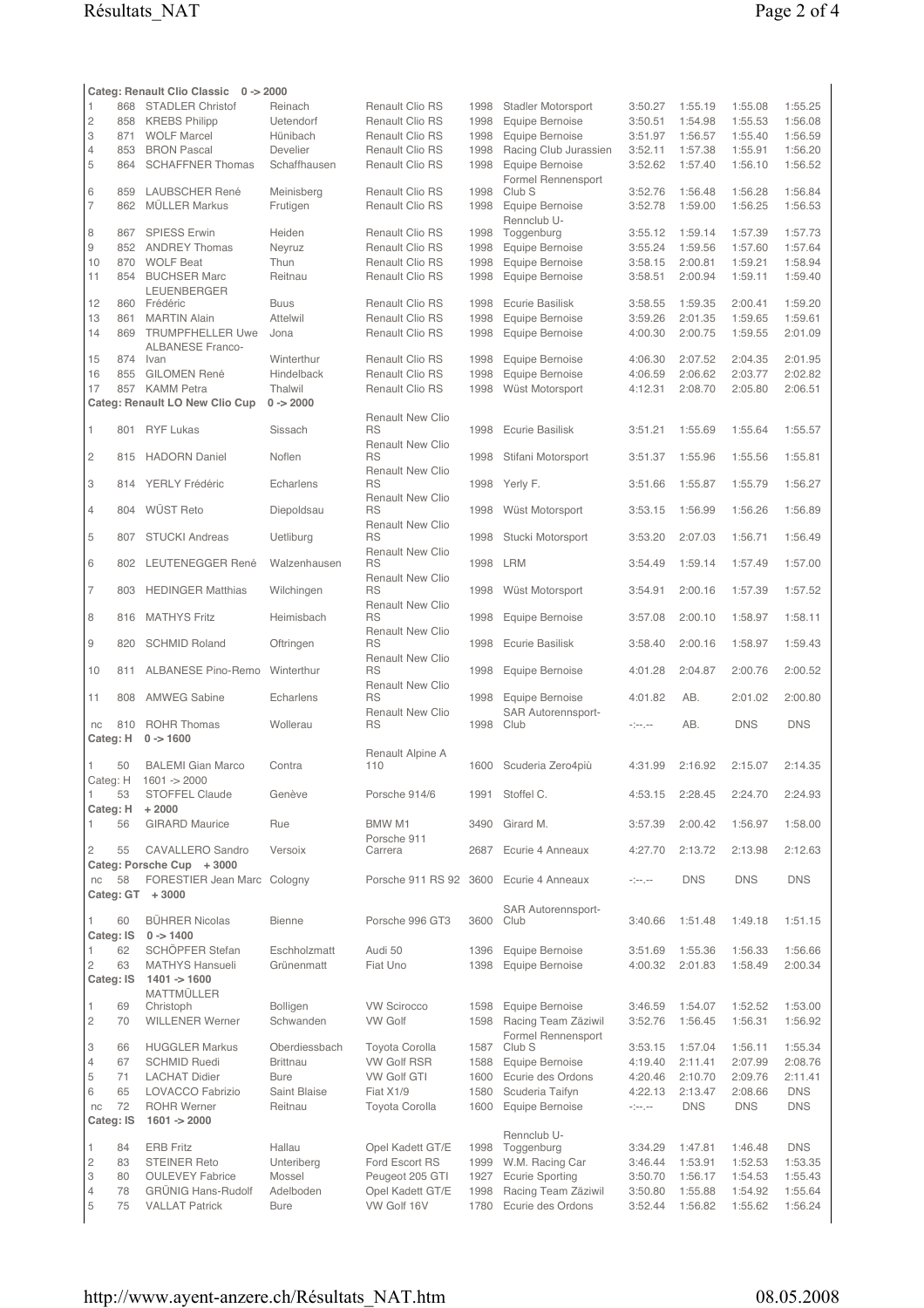| 6                   | 82               | <b>FAIGLE René</b>                               | Oey-Diemtigen                | <b>VW Scirocco</b>                             | 1996         | Racing Team Zäziwil                       | 3:52.65                                                                                                                                                                                              | 1:56.60               | 1:56.05                        | 1:56.80                        |
|---------------------|------------------|--------------------------------------------------|------------------------------|------------------------------------------------|--------------|-------------------------------------------|------------------------------------------------------------------------------------------------------------------------------------------------------------------------------------------------------|-----------------------|--------------------------------|--------------------------------|
| 7                   | 76               | <b>BANZ Urs</b>                                  | Wohlhusen                    | Opel Ascona B                                  | 1998         | Formel Rennensport<br>Club <sub>S</sub>   | 3:53.09                                                                                                                                                                                              | 1:57.50               | 1:55.59                        | 1:56.92                        |
| 8                   | 79               | <b>MARTY Roman</b>                               | Euthal                       | Opel Kadett C<br>GT/E                          | 1998         | W.M. Racing Car                           | 3:53.56                                                                                                                                                                                              | 1:56.57               | 1:56.99                        | 1:55.63                        |
| 9                   | 243              | <b>DARANI</b> Christian                          | Giornico                     | VW                                             | 2000         | Sq. Corse Quadrifoglio                    | 3:56.11                                                                                                                                                                                              | 1:59.18               | 1:56.93                        | 1:56.72                        |
| nc                  | 81<br>No         | <b>KÖCHLI René</b><br>Name                       | Luzern                       | Honda Civic VTI                                | 1949         | Equipe Bernoise<br>Ecurie                 | $\label{eq:4} \begin{split} \mathcal{L}^{(1)}_{\mathcal{A}}(\mathcal{A}^{\mathcal{A}}_{\mathcal{A}}) = \mathcal{L}^{(1)}_{\mathcal{A}}(\mathcal{A}^{\mathcal{A}}_{\mathcal{A}}) \end{split}$<br>Time | <b>EXCLU</b><br>C1    | <b>EXCLU</b><br>C <sub>2</sub> | <b>EXCLU</b><br>C <sub>3</sub> |
| <b>Rg</b>           | Categ: IS        | $2001 - 2500$                                    | City                         | Marque & Type                                  | Cyl          |                                           |                                                                                                                                                                                                      |                       |                                |                                |
| 1                   | 89               | <b>KOCH Josef</b>                                | <b>Malters</b>               | Opel Kadett C16V                               | 2485         | Formel Rennensport<br>Club <sub>S</sub>   | 3:36.30                                                                                                                                                                                              | 1:48.56               | 1:47.74                        | <b>DNS</b>                     |
| $\mathbf{2}$        | 93               | <b>BOSSY Roland</b>                              | Porrentruy                   | <b>BMW M3</b>                                  | 2497         | Ecurie des Ordons                         | 3:37.71                                                                                                                                                                                              | 1:49.25               | 1:48.46                        | 1:49.66                        |
| 3                   | 91               | <b>CHABOD Dominique</b>                          | St-Maurice                   | Renault 5 Turbo                                | 2499         | Chablais Racing Team                      | 3:43.94                                                                                                                                                                                              | 1:51.46               | 1:52.48                        | 1:53.60                        |
| $\overline{4}$      | 88               | <b>BOTTECCHIA Enzo</b>                           | Malvaglia                    | Renault 5 Turbo                                | 2380         | Sq. Corse Quadrifoglio                    | 3:44.97                                                                                                                                                                                              | 1:52.54               | 1:52.43                        | 1:53.72                        |
| 5                   | 92               | <b>ZWAHLEN Christoph</b>                         | Pfyn                         | Opel Kadett C                                  | 2499         | Zwahlen C.                                | 3:47.44                                                                                                                                                                                              | 1:54.73               | 1:52.71                        | 1:52.54                        |
| 6                   | 90               | <b>BANZ Armin</b>                                | <b>Malters</b>               | Opel Kadett C 16V                              | 2486         | Formel Rennensport<br>Club <sub>S</sub>   | 3:48.24                                                                                                                                                                                              | 1:55.05               | 1:53.19                        | 1:55.00                        |
|                     | Categ: IS        | $+2500$                                          |                              |                                                |              |                                           |                                                                                                                                                                                                      |                       |                                |                                |
| 1                   | 96               | PFEFFERLÉ Alain                                  | Sion 4                       | Porsche 935 Turbo                              | 4990         | Pfefferlé Alain                           | 3:32.12                                                                                                                                                                                              | 1:44.87               | 1:47.25                        | 1:47.07                        |
| 2                   | 95               | <b>MÉTRAL Laurent</b>                            | Ayent                        | Ford Sierra Cosw.                              | 3388         | Atelier de la Tzoumaz                     | 3:43.72                                                                                                                                                                                              | 1:51.99               | 1:51.73                        | AB.                            |
|                     | Categ: E1        | $0 - > 1400$                                     |                              |                                                |              | SAR Autorennsport-                        |                                                                                                                                                                                                      |                       |                                |                                |
|                     | 98               | <b>KELLER Renzo</b>                              | Grüt                         | Suzuki Swift                                   | 1298         | Club                                      | 4:35.42                                                                                                                                                                                              | 2:18.22               | 2:17.20                        | 2:15.20                        |
|                     | Categ: E1        | 1401 -> 1600                                     |                              |                                                |              |                                           |                                                                                                                                                                                                      |                       |                                |                                |
| 1                   | 100              | <b>HALBHEER Beat</b>                             | Oberhallau                   | Citroen Saxo                                   | 1587         | Rennclub U-<br>Toggenburg                 | 4:12.83                                                                                                                                                                                              | 2:06.91               | 2:05.92                        | 2:04.29                        |
| $\overline{c}$      | 99               | <b>AMREIN Nicolas</b>                            | Cornol                       | <b>Toyota Corolla</b>                          | 1587         | Amrein N.                                 | 4:38.54                                                                                                                                                                                              | 2:19.06               | 2:19.48                        | 2:20.12                        |
|                     |                  | Categ: E1 1601 -> 2000                           |                              |                                                |              |                                           |                                                                                                                                                                                                      |                       |                                |                                |
| 1                   | 121              | <b>JUILLARD Richard</b>                          | Ayent                        | Opel Vectra                                    | 2000         | Atelier de la Tzoumaz                     | 3:40.24                                                                                                                                                                                              | 1:49.48               | 1:50.96                        | 1:50.76                        |
| $\overline{c}$<br>3 | 112<br>120       | <b>BÜRKI Martin</b><br><b>STECK Peter</b>        | Thun<br><b>Bowil</b>         | <b>VW Golf MB</b><br><b>BMW M3 STW</b>         | 2000<br>2000 | <b>MB</b> Motorsport<br>Equipe Bernoise   | 3:42.11<br>3:43.93                                                                                                                                                                                   | 1:51.38<br>1:51.92    | 1:50.73<br>1:52.01             | 1:52.04<br>1:52.84             |
| $\overline{4}$      | 108              | <b>GRIMALDI Romeo</b>                            | Seewen                       | Laro Honda Civic R                             | 1998         | Equipe Bernoise                           | 3:48.68                                                                                                                                                                                              | 1:54.61               | 1:54.07                        | 1:54.81                        |
|                     |                  |                                                  | Lugano-                      |                                                |              |                                           |                                                                                                                                                                                                      |                       |                                |                                |
| 5                   | 114              | PAPAGNA David                                    | Gravesano                    | Fiat X1/9 Sport                                | 2000         | Scuderia Zero4più                         | 3:53.69                                                                                                                                                                                              | 1:56.87               | 1:56.82                        | <b>DNS</b>                     |
| 6<br>7              | 105<br>110       | <b>BRUCHEZ Loïc</b><br><b>SCHÄFLI Markus</b>     | Charrat<br>Pfyn              | Toyota Corolla R<br>Opel Kadett E              | 1997<br>1998 | Atelier de la Tzoumaz<br>Equipe Bernoise  | 3:54.36<br>3:54.66                                                                                                                                                                                   | 1:58.43<br>1:59.90    | 1:57.27<br>1:57.13             | 1:57.09<br>1:57.53             |
| 8                   |                  | 107 BIGLER Eric                                  | Monthey                      | <b>Renault Clio RS</b>                         | 1998         | Ecurie du Jorat                           | 3:54.91                                                                                                                                                                                              | 1:58.74               | 1:57.16                        | 1:57.75                        |
| 9                   | 119              | <b>ZYSSET Peter</b>                              | Wichtrach                    | <b>VW Vento</b>                                | 2000         | Equipe Bernoise                           | 3:58.14                                                                                                                                                                                              | 1:57.54               | 2:00.60                        | AB.                            |
| 10                  | 103              | SCHÄR André                                      | Aarwangen                    | Honda Integra                                  | 1800         | Equipe Bernoise                           | 3:58.57                                                                                                                                                                                              | 2:01.57               | 1:59.65                        | 1:58.92                        |
| 11                  | 102              | <b>STIRNIMANN Beat</b>                           | Fürigen                      | <b>Renault New Clio</b><br><b>RS</b>           | 1998         | SAR Autorennsport-<br>Club                | 4:02.95                                                                                                                                                                                              | 2:01.29               | 2:01.83                        | 2:01.67                        |
| 12                  | 109              | KÜNG Christophe                                  | Montpreveyres                | Renault Clio RS                                | 1998         | Team Trajectoire                          | 4:07.50                                                                                                                                                                                              | 2:05.26               | 2:03.08                        | 2:04.42                        |
| 13                  | 111              | <b>KÜPFER Patrick</b>                            | Kaufdorf                     | Opel Corsa KPC                                 | 1998         | Racing Team Zäziwil                       | 4:10.90                                                                                                                                                                                              | 2:06.68               | 2:06.32                        | 2:04.58                        |
| 14                  | 117              | <b>TAPPAREL Eddy</b>                             | Montana                      | Opel Kadett C City                             | 2000         | Ecurie 13 Etoiles                         | 4:16.19                                                                                                                                                                                              | 2:10.30               | 2:08.38                        | 2:07.81                        |
| 15<br>16            | 106<br>113       | <b>MIGY Bertrand</b><br><b>FLEURY Jean-Louis</b> | Courchapoix<br>Châtelat      | Opel Kadett C<br>Opel Kadett GT/E              | 1998<br>2000 | Migy B.<br>Ecurie des Ordons              | 4:21.52<br>4:22.76                                                                                                                                                                                   | 2:11.08<br>2:12.14    | 2:10.58<br>2:10.62             | 2:10.94<br>2:12.76             |
| 17                  | 104              | <b>BERNHARD Diego</b>                            | Ascona                       | Alfa Romeo                                     | 1962         | <b>Bernhard D</b>                         | 4:38.50                                                                                                                                                                                              | 2:23.58               | 2:18.64                        | 2:19.86                        |
|                     |                  | <b>BADERTSCHER</b>                               |                              |                                                |              |                                           |                                                                                                                                                                                                      |                       |                                |                                |
| nc                  |                  | 101 Robert                                       | Gümligen                     | Renault Clio                                   |              | 1764 Equipe Bernoise                      | $\sim$ $\sim$                                                                                                                                                                                        | <b>DNS</b>            | <b>DNS</b>                     | <b>DNS</b>                     |
| nc<br>nc            | 116              | 115 SERVALLI Roberto<br>SIEBER Jérôme            | Arcegno<br>Fully             | Opel Kadett City<br>Honda Civic                | 2000         | 2000 Servalli R.<br>Atelier de la Tzoumaz | -1-1-<br>$\label{eq:3.1} \begin{split} \mathcal{L}_{\mathcal{A}}^{\mathcal{A}}(\mathcal{A}^{\mathcal{A}}) = \mathcal{L}_{\mathcal{A}}^{\mathcal{A}}(\mathcal{A}^{\mathcal{A}}) \end{split}$          | 2:23.59<br><b>DNS</b> | DNS<br><b>DNS</b>              | <b>DNS</b><br><b>DNS</b>       |
| nc                  |                  | 118 BRALLA Christian                             | Vaglio                       | Fiat X 1/9                                     | 2000         | Scuderia Zero4più                         | $\label{eq:3.1} \begin{split} \mathcal{L}_{\mathcal{A}}^{\mathcal{A}}(\mathcal{A}^{\mathcal{A}}) = \mathcal{L}_{\mathcal{A}}^{\mathcal{A}}(\mathcal{A}^{\mathcal{A}}) \end{split}$                   | <b>DNS</b>            | <b>DNS</b>                     | <b>DNS</b>                     |
|                     |                  | Categ: E1 2001 -> 2500                           |                              |                                                |              |                                           |                                                                                                                                                                                                      |                       |                                |                                |
| 1                   |                  | 123 FLEURY Marc                                  | Grône                        | <b>BMW 325</b>                                 | 2300         | Sq. Corse Quadrifoglio                    | 3:55.08                                                                                                                                                                                              | 1:58.15               | 2:04.37                        | 1:56.93                        |
| 2<br>3              | 128              | 124 ROSAIRE Cédric<br>CHESAUX Johnny             | Evionnaz<br>Lavey-Village    | <b>BMW 325i</b><br><b>BMW 2002</b>             | 2301<br>2500 | Nicoulin D.<br>Sq. Corse Quadrifoqlio     | 3:56.58<br>4:00.79                                                                                                                                                                                   | 1:58.66<br>2:02.09    | 1:58.57<br>2:00.85             | 1:58.01<br>1:59.94             |
| 4                   | 126              | <b>NICOULIN David</b>                            | Porrentruy                   | <b>BMW 325i</b>                                | 2493         | Nicoulin D.                               | 4:01.08                                                                                                                                                                                              | 2:00.55               | 2:00.53                        | 2:00.85                        |
|                     |                  |                                                  |                              | Renault 5 GT                                   |              |                                           |                                                                                                                                                                                                      |                       |                                |                                |
| 5                   | 125              | <b>EGGIMANN Olivier</b>                          | Miex / Vouvry                | Turbo                                          | 2380         | Chablais Racing Team                      | 4:10.46                                                                                                                                                                                              | 2:05.51               | 2:05.44                        | 2:05.02                        |
| 6                   | 127<br>Categ: E1 | FRAGNIÈRE Jean-Luc<br>$2501 - 3000$              | Châtel-St-Denis              | BMW 325 Linder                                 | 2494         | Ecurie des Lions                          | 4:22.47                                                                                                                                                                                              | 2:14.23               | 2:10.28                        | 2:12.19                        |
| 1                   |                  | 133 NEFF Frédéric                                | Moutier                      | BMW E30                                        | 2960         | Atelier de la Tzoumaz                     | 3:40.17                                                                                                                                                                                              | 1:51.98               | 1:50.05                        | 1:50.12                        |
| 2                   | 132              | PETITJEAN Claude                                 | Safenwil                     | Nissan Fairlady Z                              | 2800         | <b>Swiss Historic RT</b>                  | 4:08.36                                                                                                                                                                                              | 2:04.21               | 2:04.15                        | 2:05.11                        |
| 3                   | 130              | <b>MERZ Thomas</b>                               | Grub                         | VW Golf Turbo                                  |              | Rennclub U-<br>2700 Toggenburg            | 4:17.63                                                                                                                                                                                              | 2:11.62               | 2:08.94                        | 2:08.69                        |
| $\overline{4}$      | 131              | <b>KRIEG Dieter</b>                              | Küsnacht                     | VW New Beetle C                                | 2792         | Equipe Bernoise                           | 4:18.04                                                                                                                                                                                              | 2:13.30               | 2:08.28                        | 2:09.76                        |
|                     |                  | Categ: $E1 + 3000$                               |                              |                                                |              |                                           |                                                                                                                                                                                                      |                       |                                |                                |
| 1                   | 144              | <b>GENINASCA Sacha</b>                           | Malvaglia                    | Lancia Delta S4                                | 3400         | Digital-Tuning Racing                     | 3:32.45                                                                                                                                                                                              | 1:47.63               | 1:46.28                        | 1:46.17                        |
| 2<br>3              | 138<br>143       | <b>RUCH René</b><br><b>MARTI René</b>            | Münsingen<br>Wattenwil       | Ferrari 355GT<br>Mitsubishi Evo VI             | 3500<br>3395 | Swiss Historic RT<br>Racing Team Zäziwil  | 3:43.54<br>3:45.95                                                                                                                                                                                   | 1:54.30<br>1:54.27    | 1:51.23<br>1:53.19             | 1:52.31<br>1:52.76             |
|                     |                  |                                                  |                              |                                                |              | AFCL Sport T.                             |                                                                                                                                                                                                      |                       |                                |                                |
| 4                   | 136              | <b>BISCHOF Patrick</b>                           | Heiden                       | Porsche 911                                    | 3200         | Liechtenste                               | 3:53.10                                                                                                                                                                                              | 1:59.93               | 1:56.38                        | 1:56.72                        |
| 5                   | 140              | <b>GENOUD Alexandre</b>                          | Attalens                     | <b>BMW 320</b>                                 | 3535         | Ecurie des Lions                          | 3:56.21                                                                                                                                                                                              | 2:00.49               | 1:58.39                        | 1:57.82                        |
| 6                   | 135              | <b>BÉGUELIN Cédric</b>                           | Ferlens                      | Peugeot 309                                    | 3230         | Team Trajectoire<br>SAR Autorennsport-    | 4:02.43                                                                                                                                                                                              | 2:01.72               | 2:01.03                        | 2:01.40                        |
| 7                   | 141              | <b>NEUHAUSER Michael</b>                         | Heiden                       | BMW M3                                         | 3600         | Club                                      | 4:02.81                                                                                                                                                                                              | 2:06.30               | 2:01.16                        | 2:01.65                        |
| 8                   |                  | 139 GUYOT Jean-Philippe                          | Genève                       | Porsche 911 RS92                               | 3600         | Ecurie 4 Anneaux                          | 4:13.94                                                                                                                                                                                              | 2:08.63               | 2:07.79                        | 2:06.15                        |
| 9<br>nc             |                  | 142 WILDY Thomas<br>137 FREY Olivier             | <b>Brunegg</b><br>Montricher | Lancia Delta Integr<br>Nissan Sunny Gti R 3396 | 3390         | Wildy T.<br><b>GPR</b>                    | 4:17.78<br>$\label{eq:3.1} \begin{split} \mathcal{L}_{\mathcal{A}}^{\text{max}}(\mathcal{A}^{\text{max}}) = \mathcal{L}_{\mathcal{A}}^{\text{max}}(\mathcal{A}^{\text{max}}) \end{split}$            | 2:08.16<br><b>DNS</b> | 2:19.81<br><b>DNS</b>          | 2:09.62<br><b>DNS</b>          |
|                     |                  |                                                  |                              |                                                |              | Formel Rennensport                        |                                                                                                                                                                                                      |                       |                                |                                |
|                     |                  |                                                  |                              |                                                |              |                                           |                                                                                                                                                                                                      |                       |                                |                                |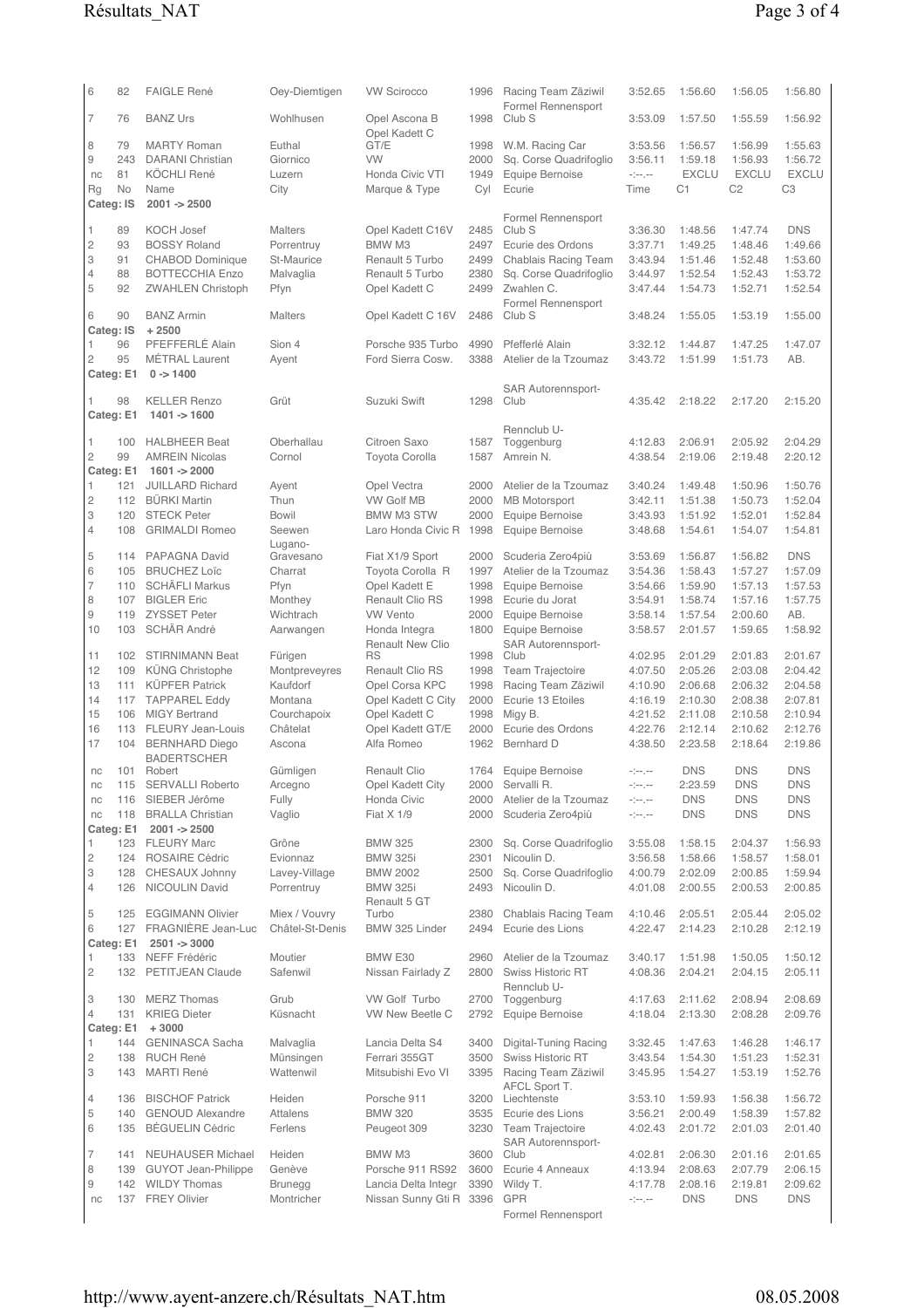| nc<br>nc            | 145<br>146     | <b>BÜELER Toni</b><br><b>IANNIELLO Bruno</b> | Oberarth<br>Nunningen | Mitsubishi EVO 6<br>Lancia Delta S4      | 5100<br>3349 | Club <sub>S</sub><br>Ecurie Basilisk | -1-1-<br>المرمزة          | <b>DNS</b><br><b>DNS</b> | <b>DNS</b><br><b>DNS</b> | <b>DNS</b><br><b>DNS</b> |
|---------------------|----------------|----------------------------------------------|-----------------------|------------------------------------------|--------------|--------------------------------------|---------------------------|--------------------------|--------------------------|--------------------------|
|                     | Categ: C3      | $0 - 2000$                                   |                       |                                          |              |                                      |                           |                          |                          |                          |
| 1                   | 1              | <b>RIVA Tiziano</b>                          | Viganello             | Rebo BMW                                 | 2000         | Sq. Corse Quadrifoglio               | 3:22.74                   | 1:43.57                  | 1:39.17                  | 1:43.92                  |
| Rq                  | No             | Name                                         | City                  | Marque & Type                            | Cyl          | Ecurie                               | Time                      | C <sub>1</sub>           | C <sub>2</sub>           | C <sub>3</sub>           |
|                     |                | Categ: Formule libre E2 0->                  |                       |                                          |              |                                      |                           |                          |                          |                          |
| 1150                |                |                                              |                       |                                          |              |                                      |                           |                          |                          |                          |
|                     |                |                                              | Rueyres-St-           |                                          |              |                                      |                           |                          |                          |                          |
| 1                   | 6              | DOUGOUD Nikolaj                              | Laurent               | GDS Spyder                               | 1074         | <b>Ecurie Sporting</b>               | 3:37.41                   | 1:48.98                  | 1:48.43                  | AB.                      |
| $\mathbf{2}$        | $\overline{4}$ | <b>GALLAY Steve</b>                          | Ayent                 | Arcobaleno                               | 998          | Atelier de la Tzoumaz                | 3:44.22                   | 1:54.06                  | 1:52.52                  | 1:51.70                  |
| 3                   | 8              | <b>DE SIEBENTHAL Denis</b>                   | Aigle                 | Arcobaleno                               | 1000         | Ecurie des Lions                     | 3:46.48                   | 1:56.89                  | 1:53.60                  | 1:52.88                  |
|                     |                |                                              |                       | Honda John                               |              |                                      |                           |                          |                          |                          |
| $\overline{4}$      | 5              | <b>MAURER Jacques</b>                        | Le Locle              | Corbyn                                   | 1137         | Maurer Jacques                       | 4:06.46                   | 2:04.06                  | 2:03.77                  | 2:02.69                  |
| 5                   | $\overline{7}$ | RÉRAT Jean-Louis                             | <b>Bure</b>           | PRM Fun Boost                            | 1000         | Ecurie des Ordons                    | 4:20.00                   | 2:10.92                  | 2:14.38                  | 2:09.08                  |
|                     |                |                                              | Froideconche          |                                          |              |                                      |                           |                          |                          |                          |
| nc                  | 9              | <b>CARITEY Guillaume</b>                     | (Fran                 | Martini MK 82                            | 1137         | Caritey G.                           | -1-1-                     | <b>DNS</b>               | <b>DNS</b>               | <b>DNS</b>               |
|                     |                | Categ: Formule libre E2 1151 -> 1600         |                       |                                          |              |                                      |                           |                          |                          |                          |
| 1                   | 11             | <b>REY Roger</b>                             | Sierre                | Martini MK 45<br>Skoda                   | 1597         | Ecurie 13 Etoiles                    | 3:52.84                   | 1:56.31                  | 1:56.53                  | 2:13.55                  |
|                     |                | <b>FROSIO Anny</b>                           | St-Prex               |                                          | 1199         |                                      | 4:05.22                   | 2:07.62                  | 2:04.08                  | 2:01.14                  |
| $\overline{c}$<br>3 | 10<br>12       | <b>CIBIEN Béatrice</b>                       | Le Bouveret           | <b>GDS Spyder II</b><br>Van Diemen RF 90 | 1600         | Team Trajectoire<br>Cibien B.        | 4:07.87                   |                          | 2:04.72                  | 2:03.20                  |
|                     |                |                                              |                       |                                          |              |                                      |                           | 2:04.67                  |                          |                          |
|                     |                | Categ: Formule libre E2 1601 -> 2000         |                       |                                          |              |                                      |                           |                          |                          |                          |
| 1                   | 17             | <b>PILLONEL Yann</b>                         | Anzère                | <b>Tatuus Renault</b><br>2000            | 2000         | Atelier de la Tzoumaz                | 3:29.81                   | 1:44.96                  | 1:44.85                  | 1:45.09                  |
|                     |                |                                              |                       | <b>Tatuus Renault</b>                    |              |                                      |                           |                          |                          |                          |
| 2                   | 16             | <b>BALMER Christian</b>                      | Wilderswil            | 2000                                     | 2000         | Bödeli Racing Club                   | 3:29.96                   | 1:44.45                  | 1:45.51                  | 1:46.25                  |
| 3                   | 14             | <b>MARTIN Steve</b>                          | Sottens               | Van Diemen RF 94                         | 1800         | Ecurie des Lions                     | 3:48.15                   | 1:53.44                  | 2:02.21                  | 1:54.71                  |
|                     |                |                                              |                       | <b>Tatuus Renault</b>                    |              |                                      |                           |                          |                          |                          |
| $\overline{4}$      | 15             | <b>BERGUERAND Louis</b>                      | Charrat               | <b>RC99</b>                              | 2000         | <b>FX Racing</b>                     | 3:50.89                   | 1:56.89                  | 1:54.00                  | 2:13.08                  |
|                     |                | Categ: F3 Hist. 0 -> 2000                    |                       |                                          |              |                                      |                           |                          |                          |                          |
| nc                  | 18             | <b>LEGERET Pascal</b>                        | Villeneuve            | F <sub>3</sub> GRD                       | 1999         | Légeret Pascal                       | -1-1-                     | <b>DNS</b>               | <b>DNS</b>               | <b>DNS</b>               |
|                     | Categ: F3      | $0 - > 2000$                                 |                       |                                          |              |                                      |                           |                          |                          |                          |
|                     |                | <b>DEBRUNNER</b>                             |                       |                                          |              |                                      |                           |                          |                          |                          |
| 1                   | 23             | Hansrudolf                                   | Müllheim              | Dallara 398                              | 2000         | Debrunner H.                         | 3:28.69                   | 1:44.94                  | 1:43.75                  | 1:46.04                  |
| $\overline{c}$      | 22             | <b>GYSIN Fabian</b>                          | Wädenswil             | Dallara 394 Fiat                         | 2000         | Jo Zeller - Racing                   | 3:31.98                   | 1:46.48                  | 1:45.81                  | 1:46.17                  |
| 3                   | 20             | OBI Jean-Claude                              | Rüderswil             | Ralt RT36 Alfa                           | 2000         | Equipe Bernoise                      | 3:47.31                   | 1:56.06                  | 1:53.95                  | 1:53.36                  |
| nc                  | 21             | AESCHBACHER H.-U.                            | Zollbrück             | Dallara 399                              | 2000         | Equipe Bernoise                      | $\sim$ 100 $\mu$ m $\sim$ | <b>DNS</b>               | <b>DNS</b>               | <b>DNS</b>               |
|                     |                | Categ: Formule libre E2 + 2000               |                       |                                          |              |                                      |                           |                          |                          |                          |
| 1                   | 25             | <b>BERGUERAND Eric</b>                       | Charrat               | Lola T96                                 | 3000         | FX Racing                            | 3:06.77                   | 1:32.12                  | 1:34.65                  | 1:36.47                  |
| $\overline{c}$      | 26             | <b>MAYER Patrik</b>                          | Stallikon             | Ford F150 Race                           | 5442         | Mayer P.                             | 4:06.74                   | 2:03.58                  | 2:03.30                  | 2:03.44                  |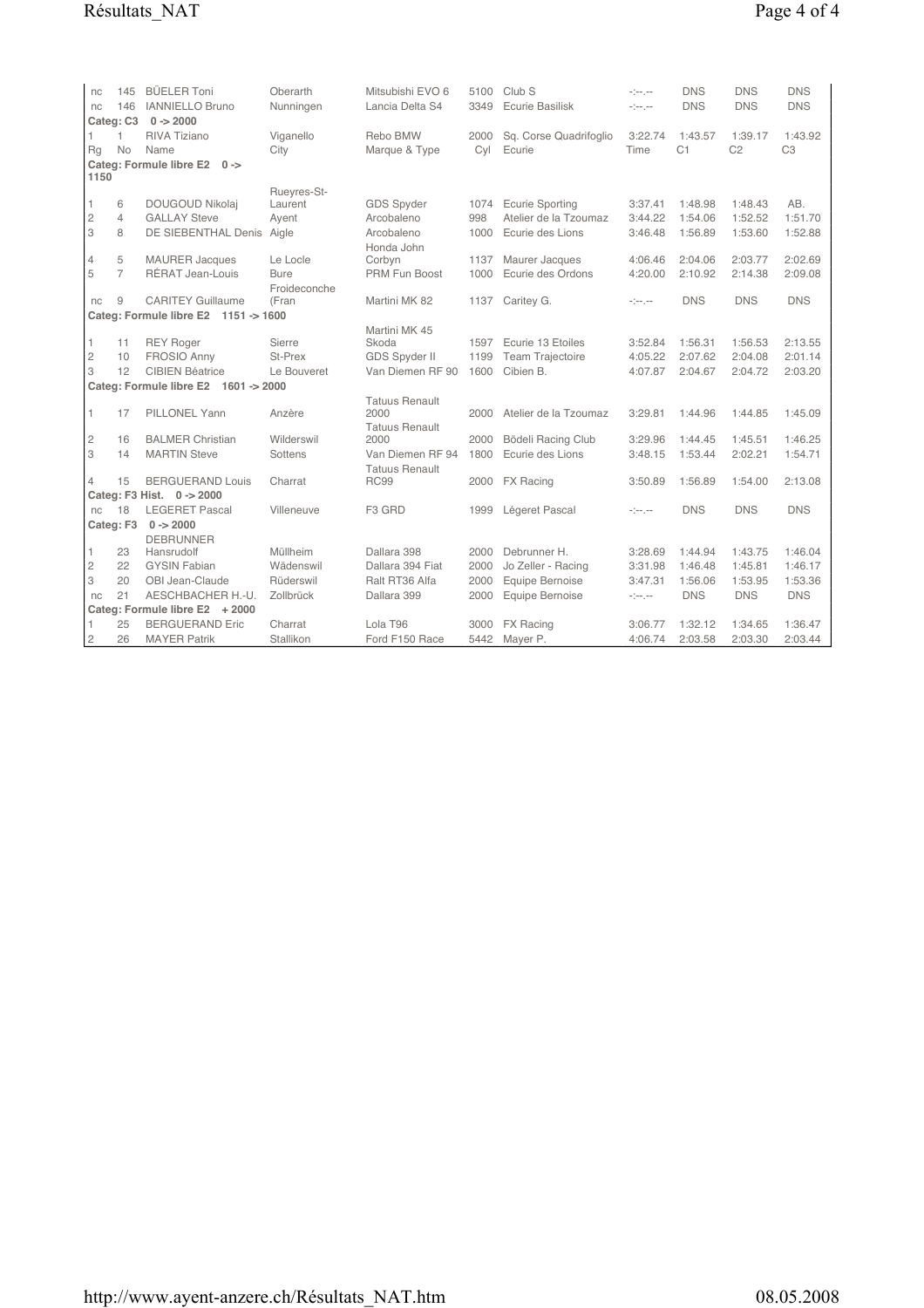## Résultats régionaux 2007

|                |            | 28.07.2007 17:17:21 GVI-Timing<br>Course de côte Ayent-Anzère (REG) |                       |                                   |              |                                            |                    |            |                |
|----------------|------------|---------------------------------------------------------------------|-----------------------|-----------------------------------|--------------|--------------------------------------------|--------------------|------------|----------------|
| Rg             | No         | Name                                                                | City                  | Marque & Type                     | Cyl          | Ecurie                                     | Time               | C1         | C <sub>2</sub> |
|                |            | Categ: L2 0 -> 1600                                                 |                       |                                   |              |                                            |                    |            |                |
|                |            |                                                                     |                       | Honda Crx V                       |              |                                            |                    |            |                |
| 1              |            | 302 FUHRER Ruedi<br><b>ENGEL Peter</b>                              | <b>Brienz</b>         | Tech                              | 1595         | Bödeli Racing Club                         | 4:16.76            | 2:08.62    | 2:08.14        |
| $\overline{c}$ | 301        | Categ: L2 1601 -> 2000                                              | Uebeschi              | Opel Corsa                        | 1420         | <b>MLP Racing</b>                          | 4:23.45            | 2:11.95    | 2:11.50        |
| 1              | 307        | <b>MEIER Mario</b>                                                  | Schöftland            | Honda Civic R                     | 1998         | Sq Caposcarico                             | 4:09.55            | 2:04.55    | 2:05.00        |
|                |            |                                                                     |                       | Opel Kadett E                     |              | Racing Team                                |                    |            |                |
| $\overline{c}$ | 306        | <b>TAVERNIER Roland</b>                                             | Ropraz                | 16 <sub>V</sub>                   | 1997         | Nyonnais<br>Racing Team                    | 4:34.17            | 2:17.06    | 2:17.11        |
| nc             | 305        | <b>AUBORT Patrick</b><br>Categ: L2 + 2000                           | <b>Essertines</b>     | Opel Kadett Gsi                   | 1997         | Nyonnais                                   | -1-1-              | <b>DNS</b> | <b>DNS</b>     |
| 1              |            | 311 RUFFIEUX Jérôme                                                 | <b>Broc</b>           | Subaru Impreza                    | 3390         | <b>Ecurie Sporting</b>                     | 4:09.04            | 2:04.58    | 2:04.46        |
| $\overline{c}$ |            | 310 VERMEILLE Xavier                                                | Le Bémont             | Opel Speedster                    | 3736         | Ecurie des Ordons                          | 4:11.29            | 2:05.77    | 2:05.52        |
|                |            | Categ: L3 0 -> 2000                                                 |                       |                                   |              |                                            |                    |            |                |
|                |            |                                                                     |                       | Opel Kadett                       |              |                                            |                    |            |                |
| 1              | 323        | <b>ZBINDEN Michael</b>                                              | Wattenwil             | GT/E                              | 1978         | Zbinden M.                                 | 4:04.77            | 2:02.64    | 2:02.13        |
| $\overline{c}$ | 320        | STRAUBHAAR Peter                                                    | Thun                  | VW Golf 1                         | 1781         | Racing Team Zäziwil                        | 4:12.10            | 2:05.67    | 2:06.43        |
| 3              | 317        | <b>EMERY Pierre-Alain</b>                                           | Bussigny              | <b>VW Golf I GTI</b>              | 1781         | Emery P.-A.                                | 4:15.77            | 2:08.09    | 2:07.68        |
|                |            | <b>ZINGG Manuel</b>                                                 |                       | Opel Kadet C                      |              |                                            |                    |            | 2:07.59        |
| 4<br>5         | 321<br>315 | MÉTROZ Alex                                                         | Hettiswil<br>Orsières | GT/E                              | 1897<br>1780 | Zingg M.<br>Atelier de la Tzoumaz          | 4:15.79<br>4:22.11 | 2:08.20    |                |
|                |            |                                                                     |                       | VW Golf 16V<br><b>VW Scirocco</b> |              |                                            |                    | 2:11.10    | 2:11.01        |
| 6              | 314        | <b>GROSSMANN Heinz</b>                                              | <b>Brienz</b>         | GL                                | 1630         | <b>MB</b> Motorsport                       | 4:25.43            | 2:13.60    | 2:11.83        |
| 7              | 318        | <b>JAKOBER Patrick</b>                                              | Kerns                 | VW Golf 1                         | 1781         | Jakober P.                                 | 4:26.40            | 2:13.17    | 2:13.23        |
| 8              | 316        | CRETEGNY Jean-R.                                                    | Romanel               | <b>VW Golf</b>                    | 1781         | Ecurie Performance                         | 4:28.48            | 2:14.31    | 2:14.17        |
|                |            |                                                                     | Corcelles-            | Opel Kadett                       |              |                                            |                    |            |                |
| 9              | 322        | <b>THUNER Florian</b>                                               | Payerne               | GT/E                              | 1978         | Ecurie Performance                         | 4:35.58            | 2:17.93    | 2:17.65        |
| 10             |            | 375 RYSER Mario                                                     | <b>Uetendorf</b>      | <b>VW Golf</b>                    | 1800         | <b>MB</b> Motorsport                       | 4:47.47            | 2:24.90    | 2:22.57        |
|                |            | Categ: L3 2001 -> 2500                                              |                       |                                   |              |                                            |                    |            |                |
|                |            | <b>AESCHLIMANN</b>                                                  |                       |                                   |              |                                            |                    |            |                |
| 1              | 325        | Daniel                                                              | Seftigen              | Opel Kadett C                     | 2197         | Aeschlimann D.                             | 4:08.23            | 2:04.99    | 2:03.24        |
|                | Categ: L3  | $+2500$                                                             |                       |                                   |              |                                            |                    |            |                |
| 1              |            | 327 LATTION Gilles                                                  | Muraz                 | Porsche 911 Sc                    | 2993         | Lattion G.                                 | 4:13.11            | 2:06.14    | 2:06.97        |
|                |            | <b>HOSTETTLER</b>                                                   |                       |                                   |              |                                            |                    |            |                |
| $\overline{c}$ |            | 328 Bernard                                                         | Préverenges           |                                   |              | Porsche Carrera 3200 Ecurie Performance    | 4:20.69            | 2:09.87    | 2:10.82        |
|                | Categ: L4  | $0 - > 2000$                                                        |                       |                                   |              |                                            |                    |            |                |
| 1              | 331        | <b>LOVEY Michael</b>                                                | Praz-de-Fort          | Honda Integra R 1797              |              | Atelier de la Tzoumaz                      | 4:14.73            | 2:06.45    | 2:08.28        |
| $\overline{2}$ | 332        | NYFFELER Daniel                                                     | Riggisberg            | Opel Kadett E                     | 1997         | Nyffeler D.                                | 4:25.80            | 2:13.60    | 2:12.20        |
|                |            | Categ: $L4 + 2000$                                                  |                       |                                   |              |                                            |                    |            |                |
| 1              | 338        | <b>GUEX Christian</b>                                               | Le Châble             | Subaru Impreza<br>Gt              |              | 3388 Guex C.                               | 4:09.20            | 2:05.60    | 2:03.60        |
| $\mathbf{2}$   | 333        | <b>FINGER Marcel</b>                                                | Ostermundigen         | BMW E30                           | 2493         | Finger M.                                  | 4:19.85            | 2:10.51    | 2:09.34        |
| 3              | 334        | <b>BOVIER Stive</b>                                                 | Fully                 | <b>BMW 325i</b>                   | 2500         | Bovier S.                                  | 4:27.54            | 2:14.34    | 2:13.20        |
|                | Categ: N   | $0 - 1600$                                                          |                       |                                   |              |                                            |                    |            |                |
|                |            |                                                                     |                       | Citroen Saxo                      |              |                                            |                    |            |                |
| 1              | 335        | <b>RIBEIRO</b> Michael                                              | Vercorin              | <b>VTS</b>                        | 1587         | Ribeiro M.                                 | 4:32.69            | 2:17.50    | 2:15.19        |
|                | Categ: N   | $1601 - 3500$                                                       |                       |                                   |              |                                            |                    |            |                |
| 1              | 336        | <b>DROZ Michael</b>                                                 | Vollèges              | Honda Civic R                     | 1998         | Atelier de la Tzoumaz                      | 4:10.86            | 2:06.17    | 2:04.69        |
| nc             |            | 337 COPPEY Denis                                                    | Orsières              | Renault Clio 2.0                  | 2000         | Atelier de la Tzoumaz                      | $-1 - 1 - 1 - 1$   | <b>DNS</b> | <b>DNS</b>     |
|                |            | Categ: ISN 0 -> 1600                                                |                       |                                   |              |                                            |                    |            |                |
|                |            |                                                                     |                       | Peugeot 106                       |              |                                            |                    |            |                |
| 1              | 343        | <b>PRALONG Christian</b>                                            | Vernayaz              | GTI                               | 1597         | Pralong C.                                 | 4:20.99            | 2:10.64    | 2:10.35        |
| $\overline{c}$ | 344        | PÉTIGNAT Daniel                                                     | Courroux              | Opel Corsa Gsi                    | 1598         | Ecurie des Ordons                          | 4:24.59            | 2:12.34    | 2:12.25        |
|                |            |                                                                     |                       | Peugeot 106                       |              |                                            |                    |            |                |
| 3              | 342        | <b>PRALONG Garry</b>                                                | Vernayaz              | GTI                               | 1587         | Pralong G.                                 | 4:30.39            | 2:14.59    | 2:15.80        |
| 4              | 341        | <b>AFFOLTER Laurent</b>                                             | <b>Boncourt</b>       | Peugeot 106<br>Rallye             | 1587         | Ecurie des Ordons                          | 4:39.81            | 2:20.96    | 2:18.85        |
| 5              | 340        | <b>SAURER Stefanie</b>                                              | Gunten                | Suzuki Swift                      | 1298         | Equipe Bernoise                            | 4:55.59            | 2:29.50    | 2:26.09        |
|                |            |                                                                     |                       | Peugeot 106                       |              |                                            |                    |            |                |
| 6              |            | 339 MULLER Lionel                                                   | Ayent                 | Rallye                            | 1292         | Muller L.                                  | 5:01.22            | 2:30.76    | 2:30.46        |
|                |            | Categ: ISA 0 -> 2000                                                |                       |                                   |              |                                            |                    |            |                |
|                |            | 345 DROZ Robert                                                     | Orsières              |                                   |              | Opel Kadett Gsi 1997 Atelier de la Tzoumaz | 4:30.94            | 2:15.09    | 2:15.85        |
|                |            | Categ: IS 0 -> 2000                                                 |                       |                                   |              |                                            |                    |            |                |